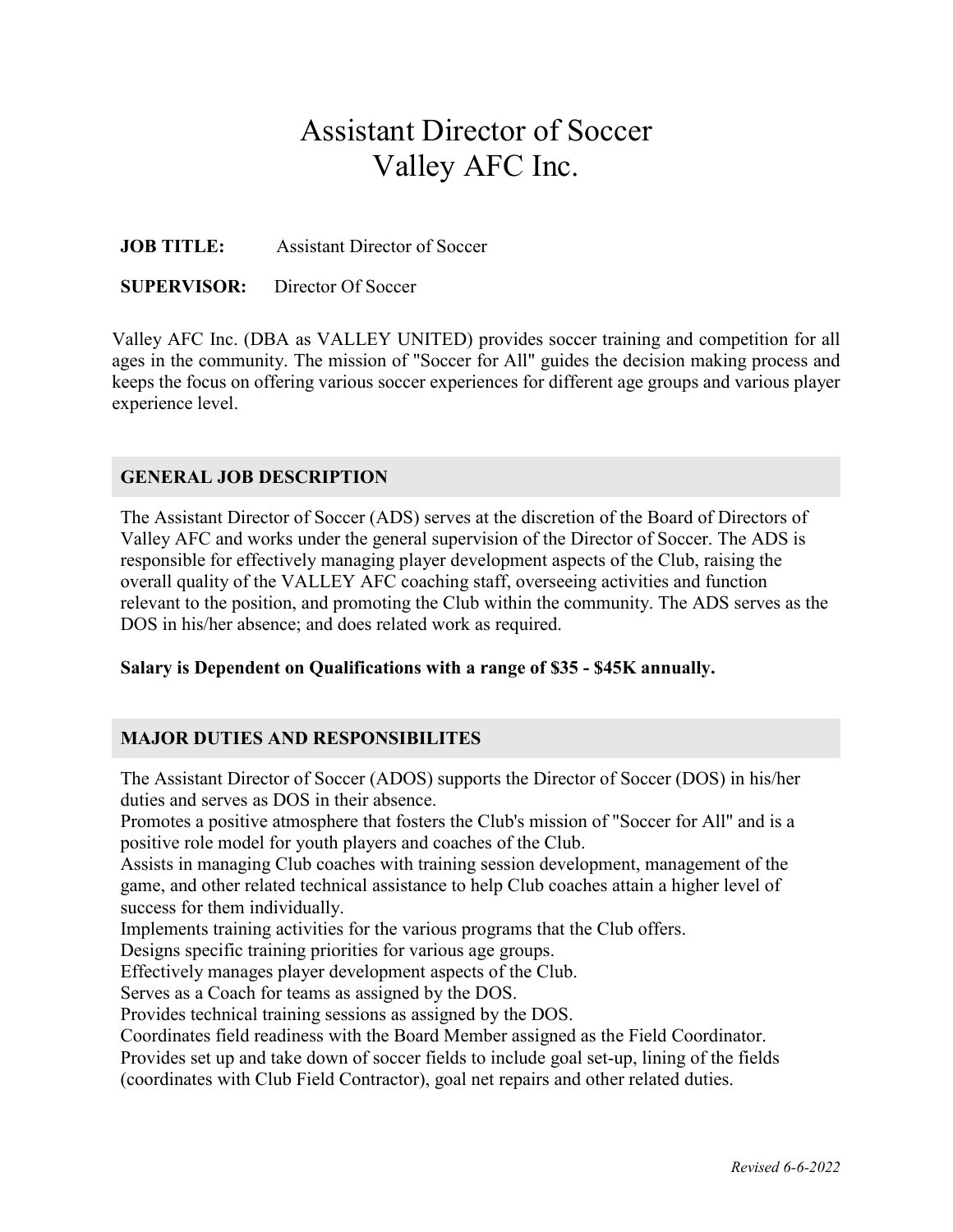### **MINOR DUTIES AND RESPONSIBILITIES**

Assists with uniform coordination as assigned by the DOS.

Addresses unsportsmanlike behavior by spectators.

Assists the DOS in try-out coordination.

Assists the DOS in coach assignments

Conducts parents education programs defining the Club's training curriculum.

Assists the DOS in annual coach evaluations.

Identifies the most talented players in the Club and advises the DOS for possible higher level play.

Other assigned duties assigned by the DOS or the President of the Club.

## **QUALIFICATIONS FOR THE JOB**

#### *Education:*

The position requires a minimum of graduation from high school or equivalent. At the minimum a National "D" License or equivalent from another sanctioning body.

#### *Experience:*

Extensive soccer knowledge as a player and coach. Must have proven solid written and oral communication abilities and have the ability to relate to and communicate with youth players of all ages. Must be responsible and the ability to communicate effectively with parents about their children's soccer abilities.

#### *Other:*

Excellent administrative, time management, and interpersonal skills are essential. Knowledge of using computer with MS Office product line. Ability to understand various computer applications that are used for communicating with soccer players/teams/parents such as TEAM APP and other related products.

## **KEY COMPETENCIES**

Soccer Knowledge Coaching Youth Players Computer Skills (MS Office Products and Cell Phone) Clear Verbal Communication Skills Mechanical Awareness (soccer goal set up)